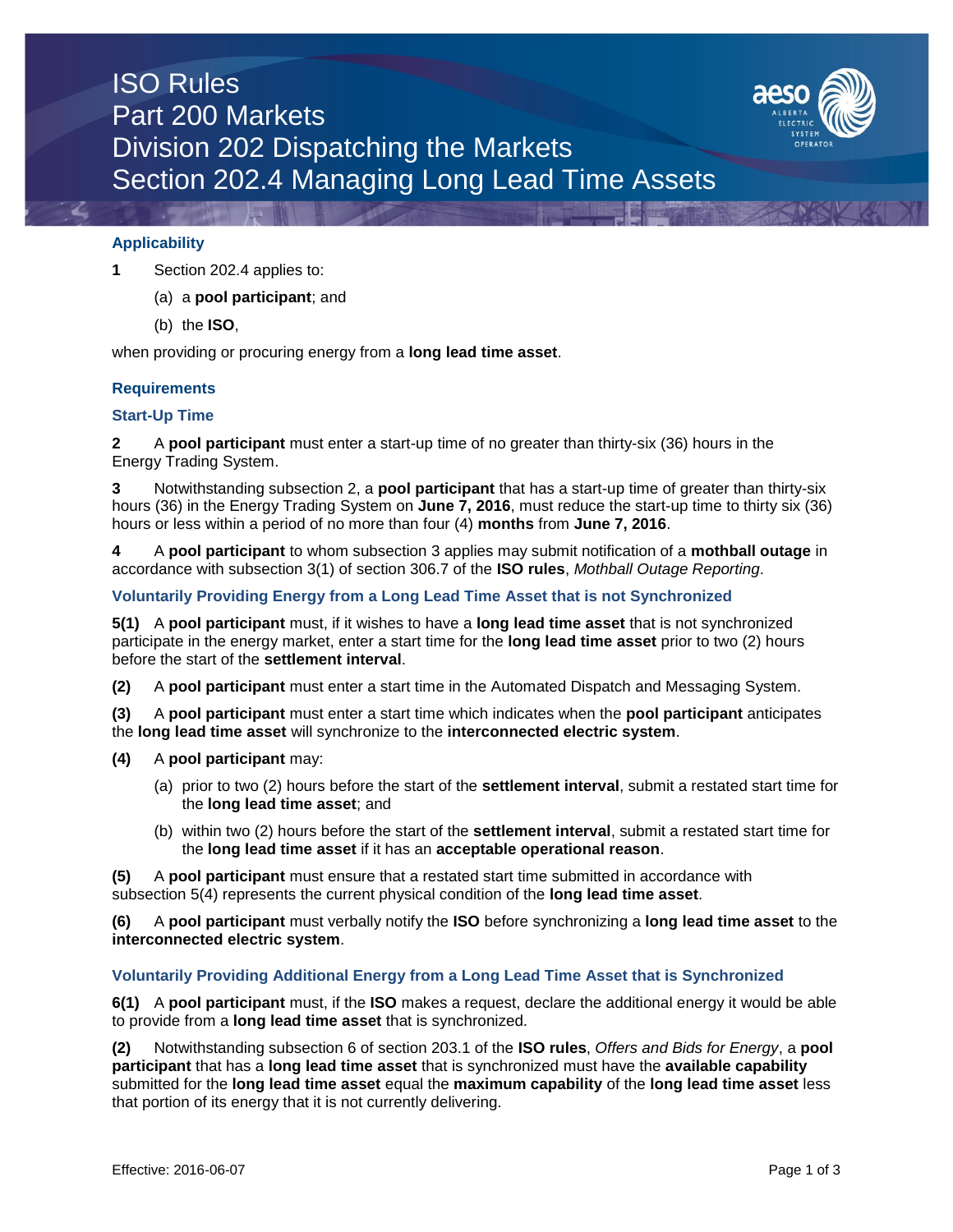

**(3)** A **pool participant** must, if it wants a **long lead time asset** that is synchronized to be eligible to receive a **dispatch** for the energy it is not currently delivering:

- (a) reflect the availability of such energy by appropriately adjusting the **available capability** of the **long lead time asset**; and
- (b) do so prior to two (2) hours before the start of the **settlement interval**.

**(4)** A **pool participant** must ensure that the adjustment to **available capability** referenced in subsection 6(3)(a) represents the current physical condition of the **long lead time asset**.

### **Cancelling a Directive for Energy from a Long Lead Time Asset**

**7(1)** Notwithstanding subsection 3 of section 301.2 of the **ISO rules**, *Directives*, a **pool participant** may refuse a **directive** to provide energy from a **long lead time asset** if it chooses instead to receive a **dispatch** in the energy market.

**(2)** If a **pool participant** chooses to receive a **dispatch** as allowed in subsection 7(1), the **pool participant** must:

- (a) in the case of a **long lead time asset** that is not synchronized, enter a start time in accordance with subsection 5(1); and
- (b) in the case of a **long lead time asset** that is synchronized, adjust **available capability** in accordance with subsection 6(3); and

meet the time and MW requirements of the original **directive**.

**(3)** The **ISO** must, if a **pool participant** chooses to receive a **dispatch** in accordance with subsection 7(2), cancel the **directive** to provide energy from a **long lead time asset**, as applicable, and issue a **dispatch** according to the energy market **merit order**.

### **Payment for Incremental Generation Costs**

**8(1)** Subject to subsection 8(2) below, subsections 5(1) and (2) of section 103.4 of the **ISO rules**, *Power Pool Financial Settlement* and the definition of **incremental generation costs**, a **pool participant** that has complied with a **directive** to provide energy from a **long lead time asset**, and with the cancellation of such **directive** may be eligible to receive payment for **incremental generation costs** from the **ISO**.

**(2)** A **pool participant** that elects to participate in the energy market:

- (a) before receiving a **directive** for energy from a **long lead time asset** that is not synchronized and by entering a start time in accordance with subsection 5;
- (b) before receiving a **directive** to provide energy from a **long lead time** asset that is synchronized and by adjusting **available capability**; or
- (c) after receiving a **directive** to provide energy from a **long lead time asset** but before complying with it and choosing instead to receive a **dispatch** in accordance with subsections 4(1) and (2),

is not eligible to receive payment for **incremental generation costs**.

### **Financial Settlement**

**9(1)** A **pool participant** that has complied with a **directive** to provide energy from a **long lead time asset** must, within forty (40) **business day**s after the end of the **settlement period** in which such **directive** was issued, issue to the **ISO** a statement showing the amount owing or owed as calculated in